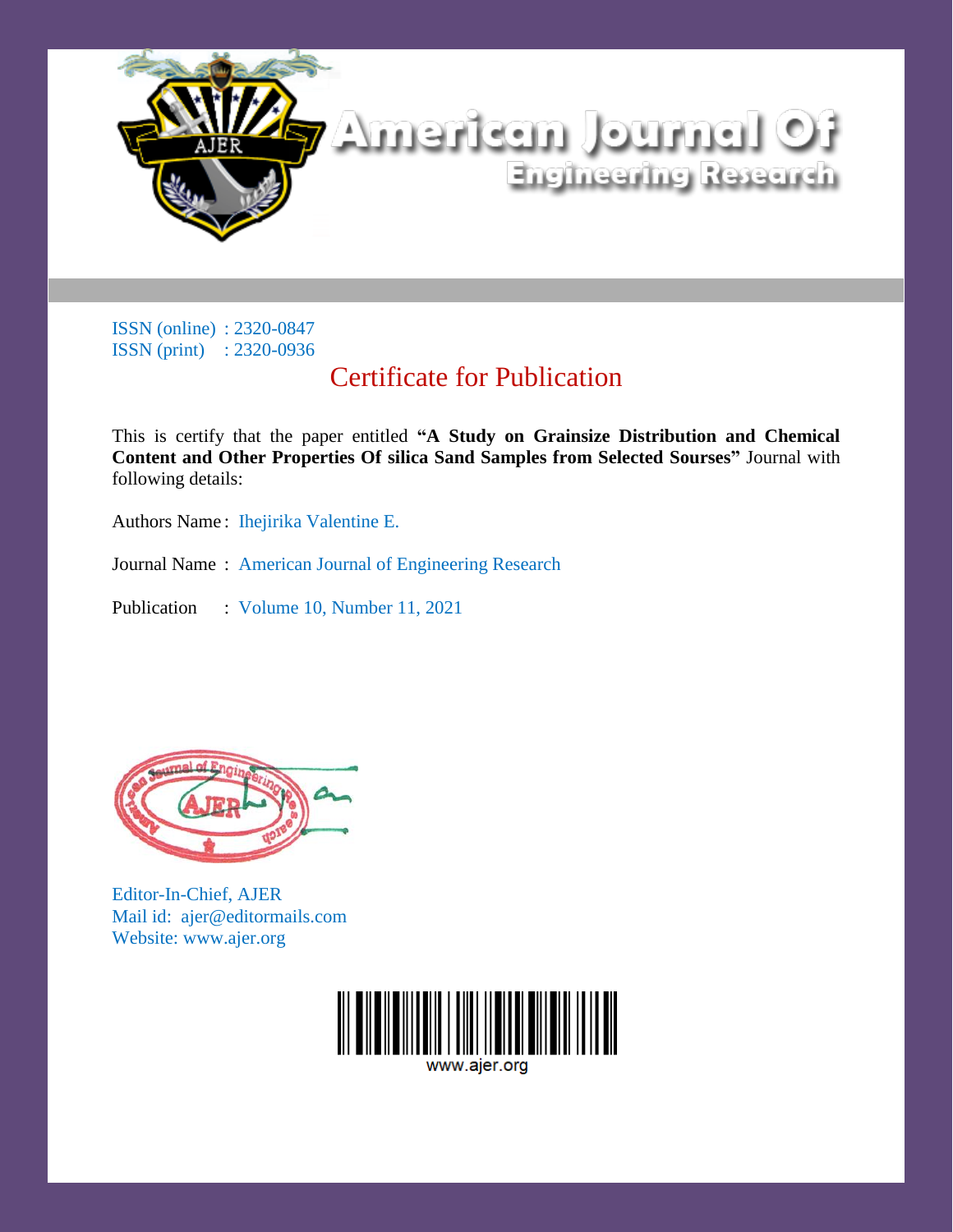

# Certificate for Publication

This is certify that the paper entitled **"A Study on Grainsize Distribution and Chemical Content and Other Properties Of silica Sand Samples from Selected Sourses"** Journal with following details:

Authors Name : Maduka Obaru A.

Journal Name : American Journal of Engineering Research

Publication : Volume 10, Number 11, 2021



Editor-In-Chief, AJER Mail id: ajer@editormails.com Website: www.ajer.org

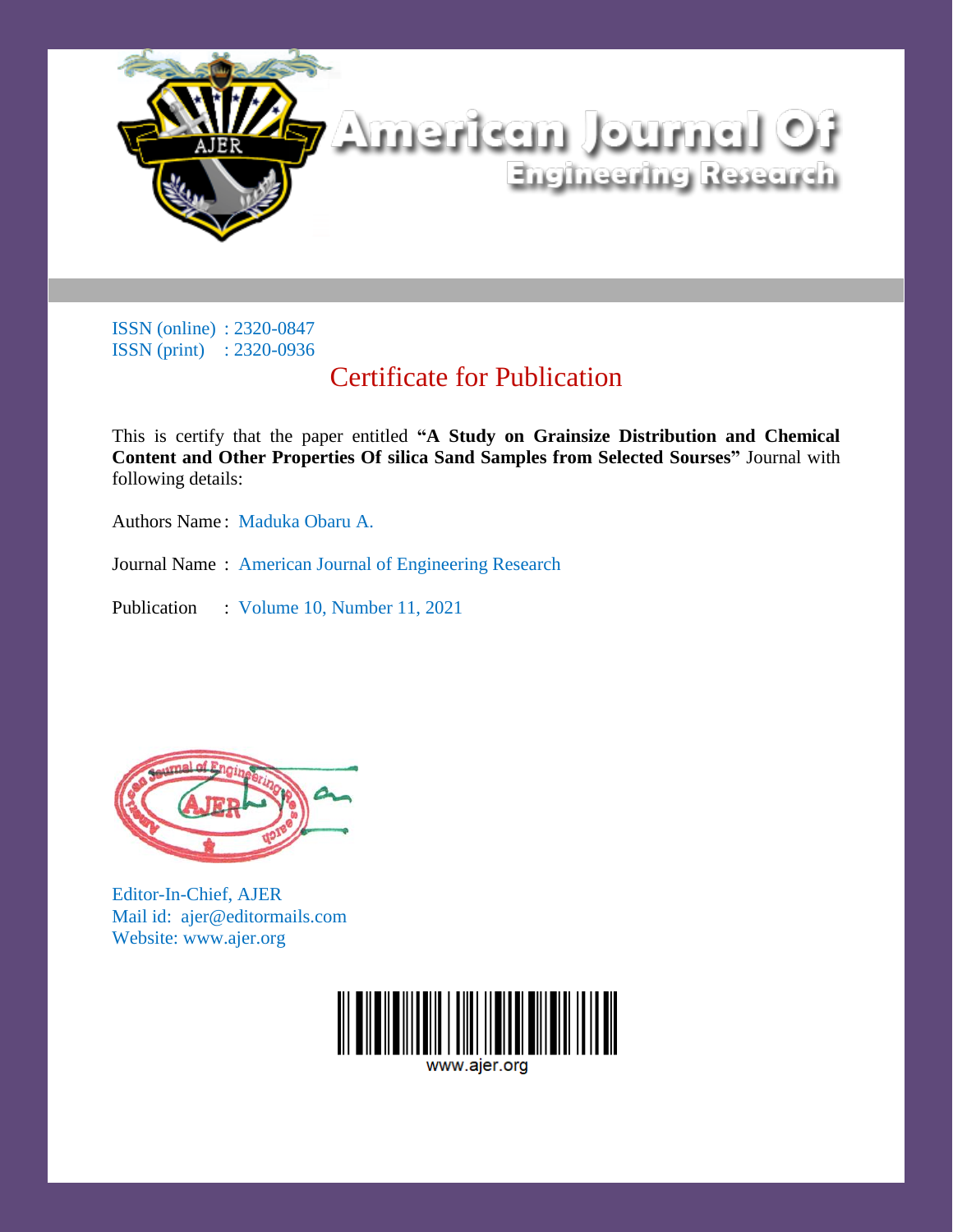

# Certificate for Publication

This is certify that the paper entitled **"A Study on Grainsize Distribution and Chemical Content and Other Properties Of silica Sand Samples from Selected Sourses"** Journal with following details:

Authors Name : Ibecheozo Odinakachi F.

Journal Name : American Journal of Engineering Research

Publication : Volume 10, Number 11, 2021



Editor-In-Chief, AJER Mail id: ajer@editormails.com Website: www.ajer.org

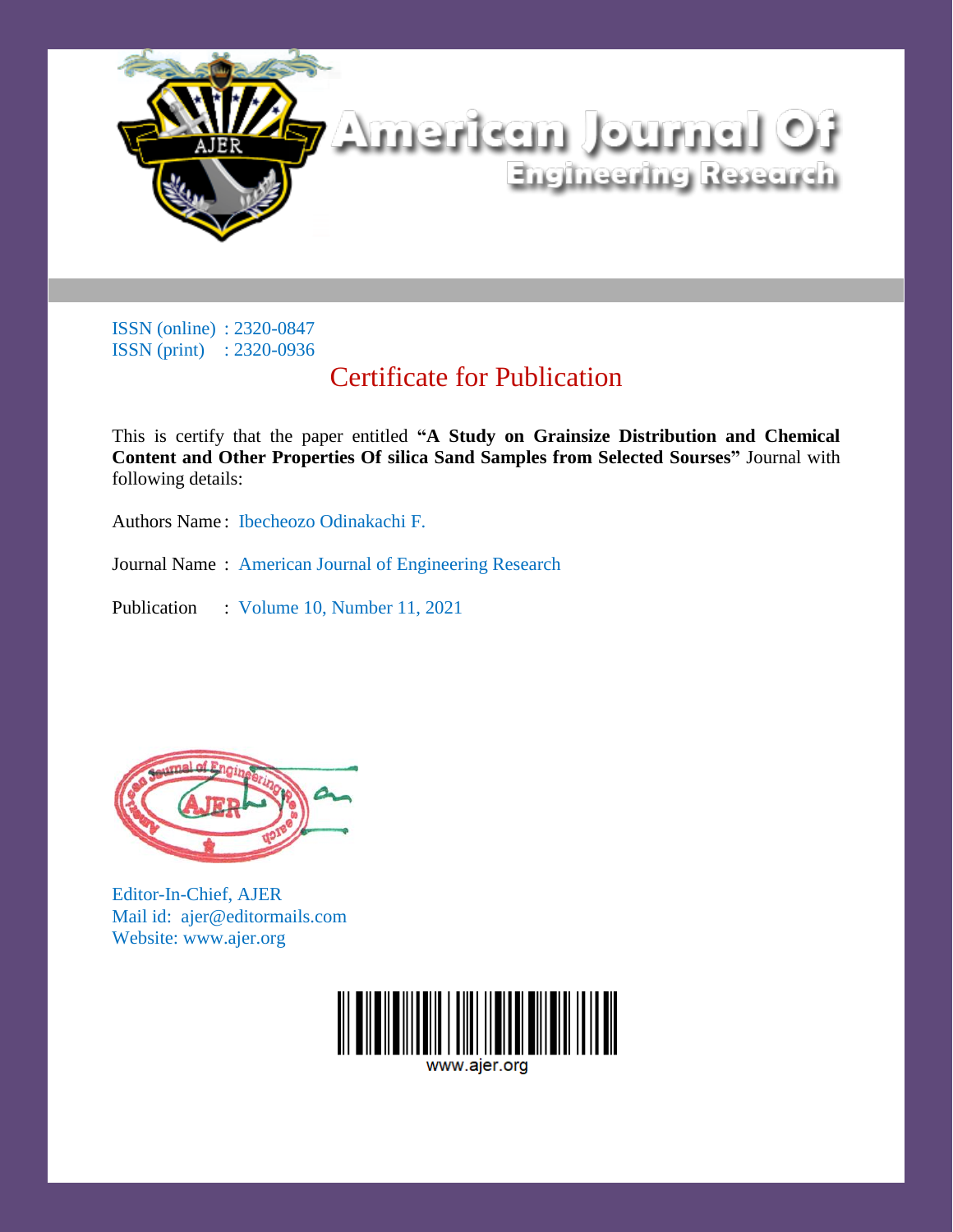

# Certificate for Publication

This is certify that the paper entitled **"A Study on Grainsize Distribution and Chemical Content and Other Properties Of silica Sand Samples from Selected Sourses"** Journal with following details:

Authors Name : Princewill David C.

Journal Name : American Journal of Engineering Research

Publication : Volume 10, Number 11, 2021



Editor-In-Chief, AJER Mail id: ajer@editormails.com Website: www.ajer.org